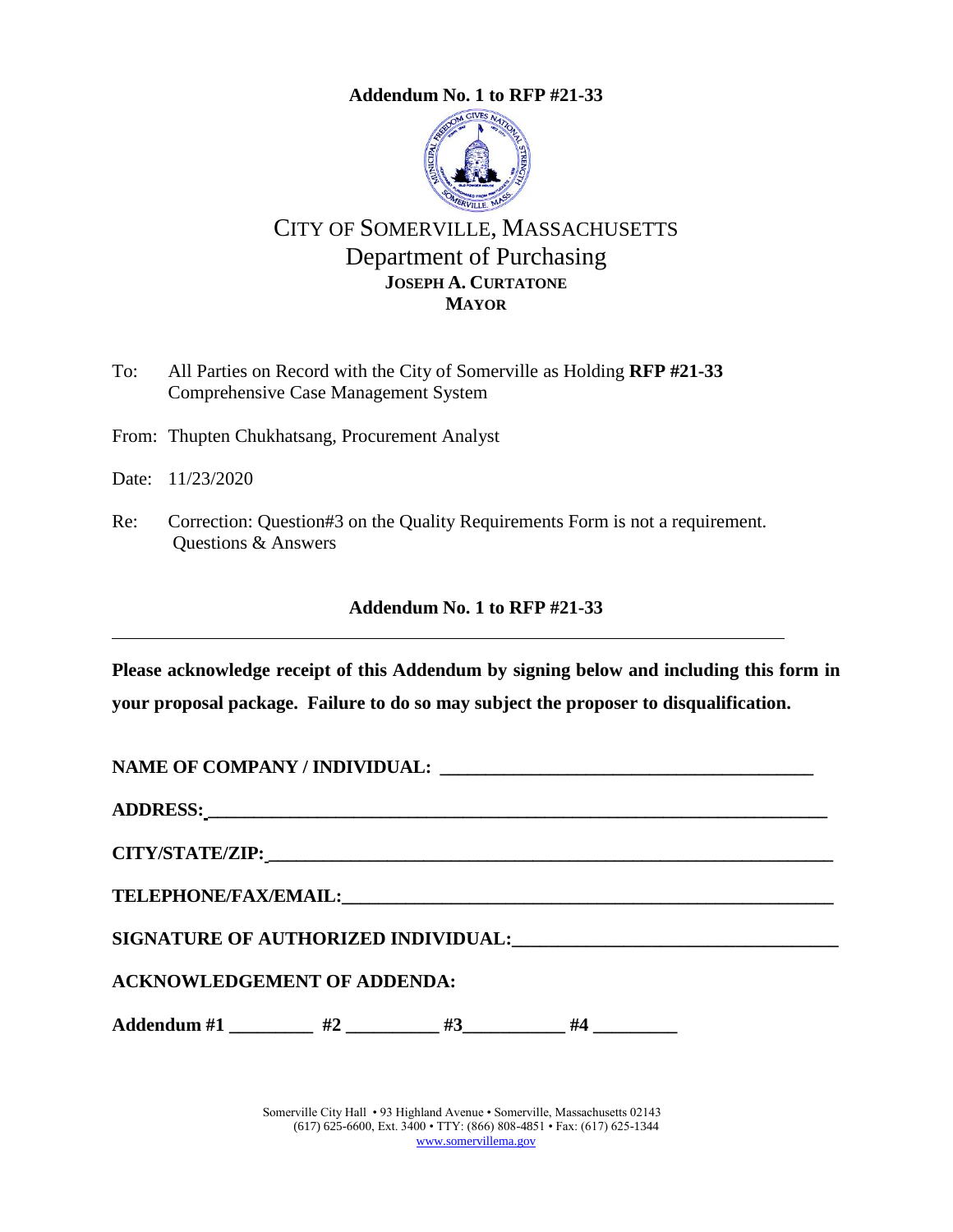**Correction:** Question#3 on the Quality Requirements Form is optional and a negative response will not result in disqualification.

#### **Questions & Answers:**

#### **Programmatic Questions**

**1) How many physical sites will the software be used at? I understand there are 30 user logins required, but need to know the number of physical sites where your case workers and other system users will be accessing the system.**

Staff for the 3 departments referenced in the RFP are located at 3 physical locations – City Hall (93 Highland Avenue), City Hall Annex (50 Evergreen Avenue), and 42 Cross St (satellite office). However, all city buildings are currently closed to the public due to the COVID-19 pandemic. A majority of employees who will be using the system are working remotely at this time, and all services to residents are being provided remotely.

### **2) What types and how many services are currently offered?**

The services offered can be broadly described as one-on-one case management services.

- Services can be one-time consultations or ongoing case management (multiple meetings and interactions between the client and city staff over time)
- Case management includes support with benefits applications and enrollment (e.g. support applying for food stamps, support applying for rental assistance), housing search assistance, clinical social work services (e.g. clinical assessments and evaluations), and referrals to third party providers (e.g. legal services, area nonprofits).

#### **Budget**

# **3) Can you please confirm that the budget for year 1 ? Can you also please confirm the budget for years 2 & 3?**

Year 1 – The contract can be up to \$40K.

Year 2 and 3 – We do not have a confirmed budget at this time and future funding decisions would be pending future appropriations. Vendor should provide their pricing for ongoing licensing and maintenance for future years.

### **4) Confirming first year costs for licenses and implementation are not to exceed \$40,000 total. If so, has the City of Somerville considered contracting with a thirdparty vendor to increase its purchasing threshold?**

The Year 1 contract is not to exceed is \$40,000. At this time we have not considered contracting with third party vendors.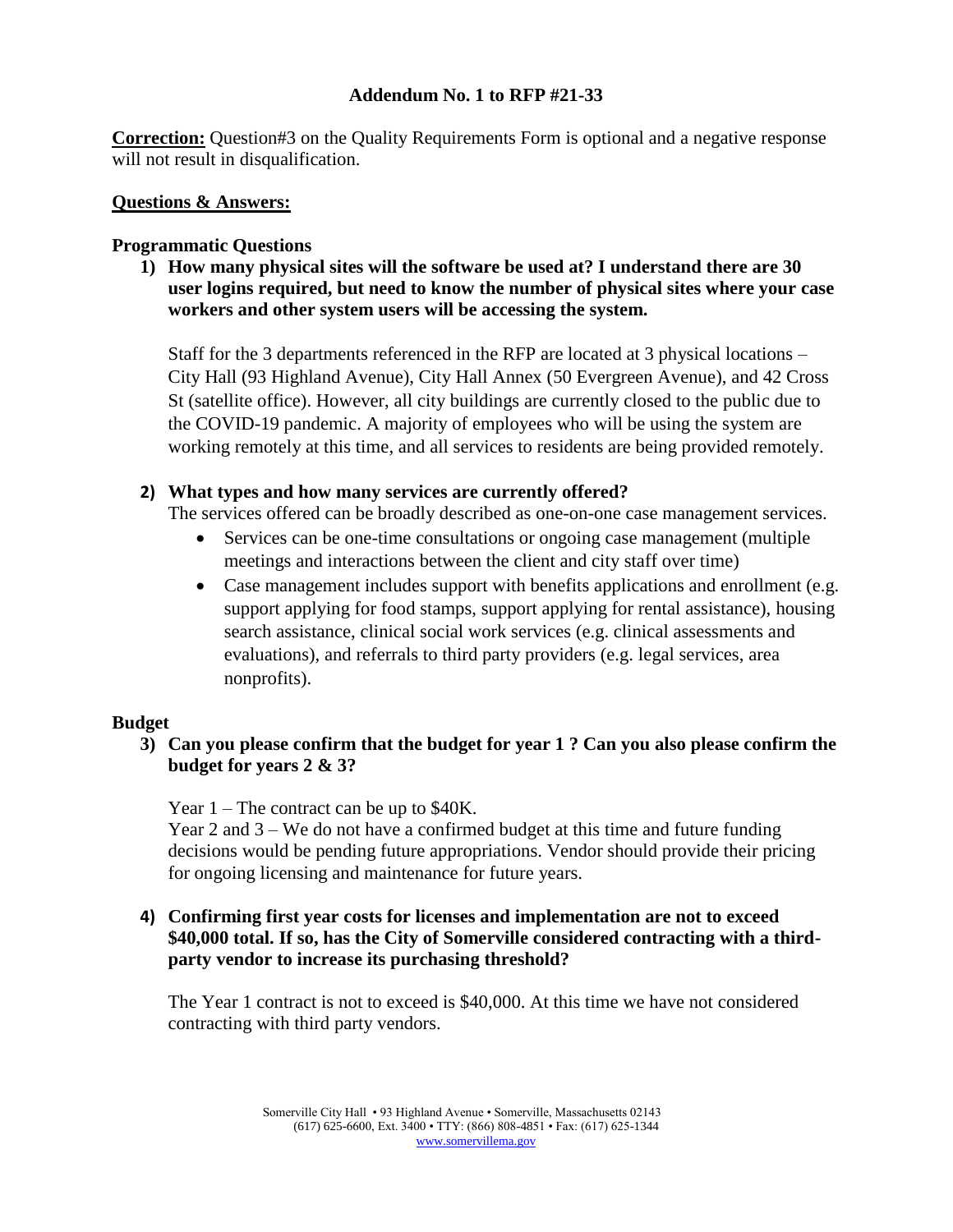### **5) Will the City of Somerville entertain proposals and solutions with total first year cost greater than \$40,000?**

No, our year 1 budget is limited to \$40,000.

### **Technical and Functional Specifications**

**6) I have some questions from the functional and technical specifications matrix and want to understand if these are must-have requirements and would disqualify us for consideration.**

We will be evaluating each proposal comprehensively to find the best fit for our needs. You will not be disqualified if you do not meet one of more of the listed specifications, but are encouraged to fully describe your software's functionality in the comments section of the Functional and Technical Specifications matrix and your scope of work narrative response.

# **7) Line Item 14 on the Functional and Technical Specifications Matric, states "Intuitive search function when creating a new participant". Could you please explain what is meant by this?**

We would like the system to have a user-friendly search feature so that a case worker can see if a client or participant already has a record in the system before they add a new client record. The purpose of the search feature would be to minimize duplicate client records and allow the case worker to see if the client has received services from other departments.

# **8) Which Single sign-on (SSO) product is used by the City?**

We have currently have access to Microsoft Azure AD but are also exploring other products for single sign on.

# **Contract Terms and Licensing**

**9) The RFP requires the vendor to execute the City's standard contract general conditions. However, the Standard Contract General Conditions do not include any terms related to software licensing. Are vendors permitted to provide our standard terms, to be incorporated as "Supplemental Conditions" as described in Section 1 of the City's General Terms?** 

# **AND**

**Section 28 of the City's Standard Contract General Conditions states that "all work product, regardless of medium, prepared or collected by the Vendor in the course of completing the work to be performed under this Contract shall at all times be the property of the City." Vendor's software is provided as a license, not a work for hire**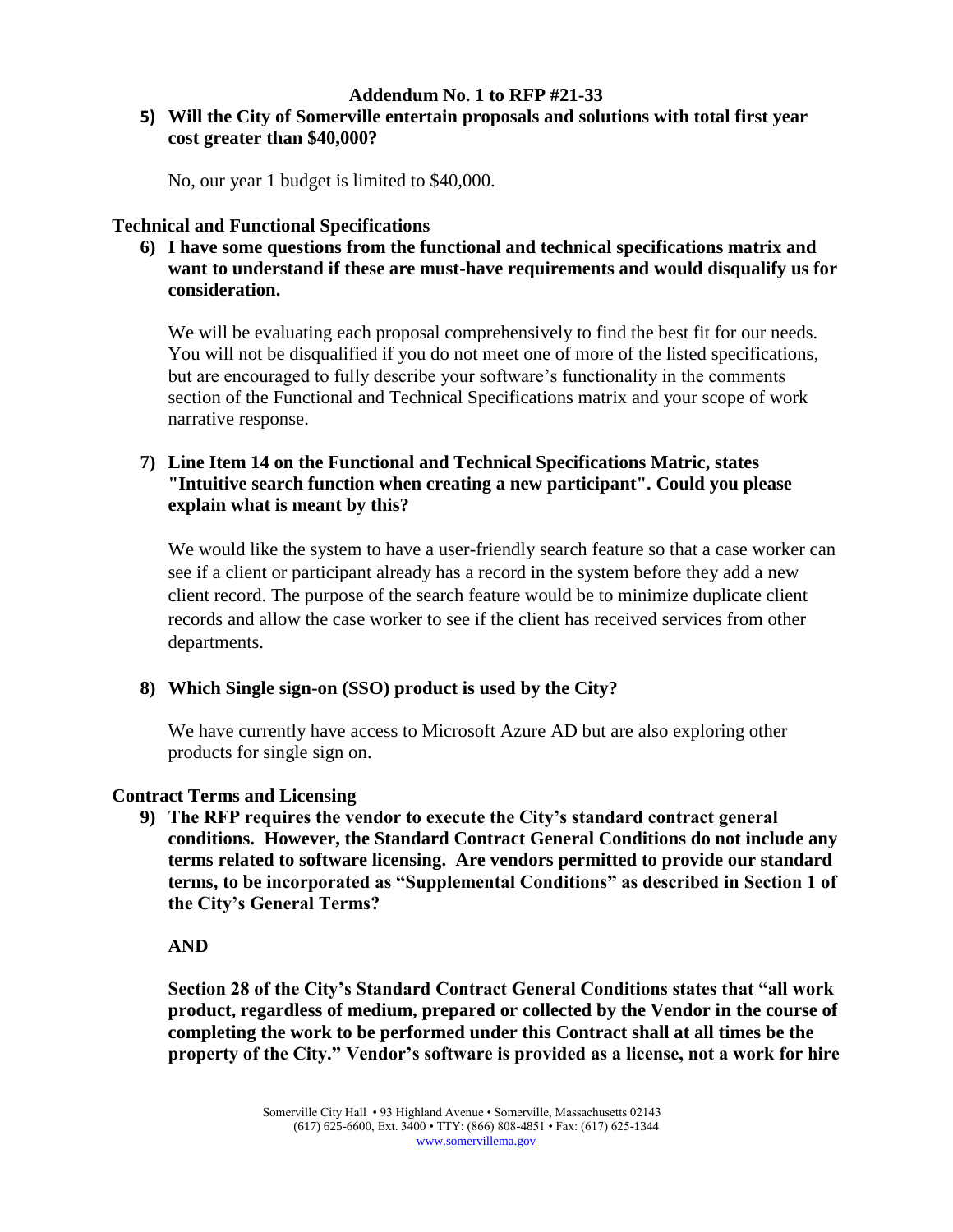# **for the City. Is this acceptable? How should we list exceptions to the terms such as this in our response?**

Both questions are typical terms negotiation processes that we would consider post award. The vendor may submit terms for software licensing and the City's legal team would review these terms if the vendor is awarded a contract.

### **10) We wanted to confirm that the RFP response can be submitted through bid express completely.**

Yes, RFP Responses can be submitted entirely through the bid express platform.

#### **Remote Work**

**11) Given the current COVID-19 situation and the decision for many to conduct business remotely for the safety of its employees and clients, is it OK for Vendor to deliver the project remotely?**

#### **AND**

### **Will the vendor be required to travel onsite to understand existing processes and data specifications to develop an implementation plan? Can this be done via Zoom?**

At this time, Somerville city offices are closed to the public, and staff are working remotely. Zoom or other remote meeting platforms are the preferred method for meeting with staff for the discovery process and implementation. The vendor should be prepared to implement their year 1 plan remotely.

#### **Other Questions**

### **12)Is it mandatory to be Mass. Supplier Diversity Office MBE/WBE certified for this bid? it is mentioned in the RFP that A "No" response to items 1, 2, or 3, or a failure to respond to any of the following minimum standards, will result in disqualification of your proposal.**

Please see the correction at the top of this addendum. Question #3 on the Quality Requirements Form is optional and a negative response will not result in disqualification.

#### **13) Have you considered a Salesforce solution?**

We have researched a variety of software solutions, and will evaluate proposals comprehensively. We do not have a preference for a specific platform or software solution at this time and welcome all proposals that meet the requirements of the RFP.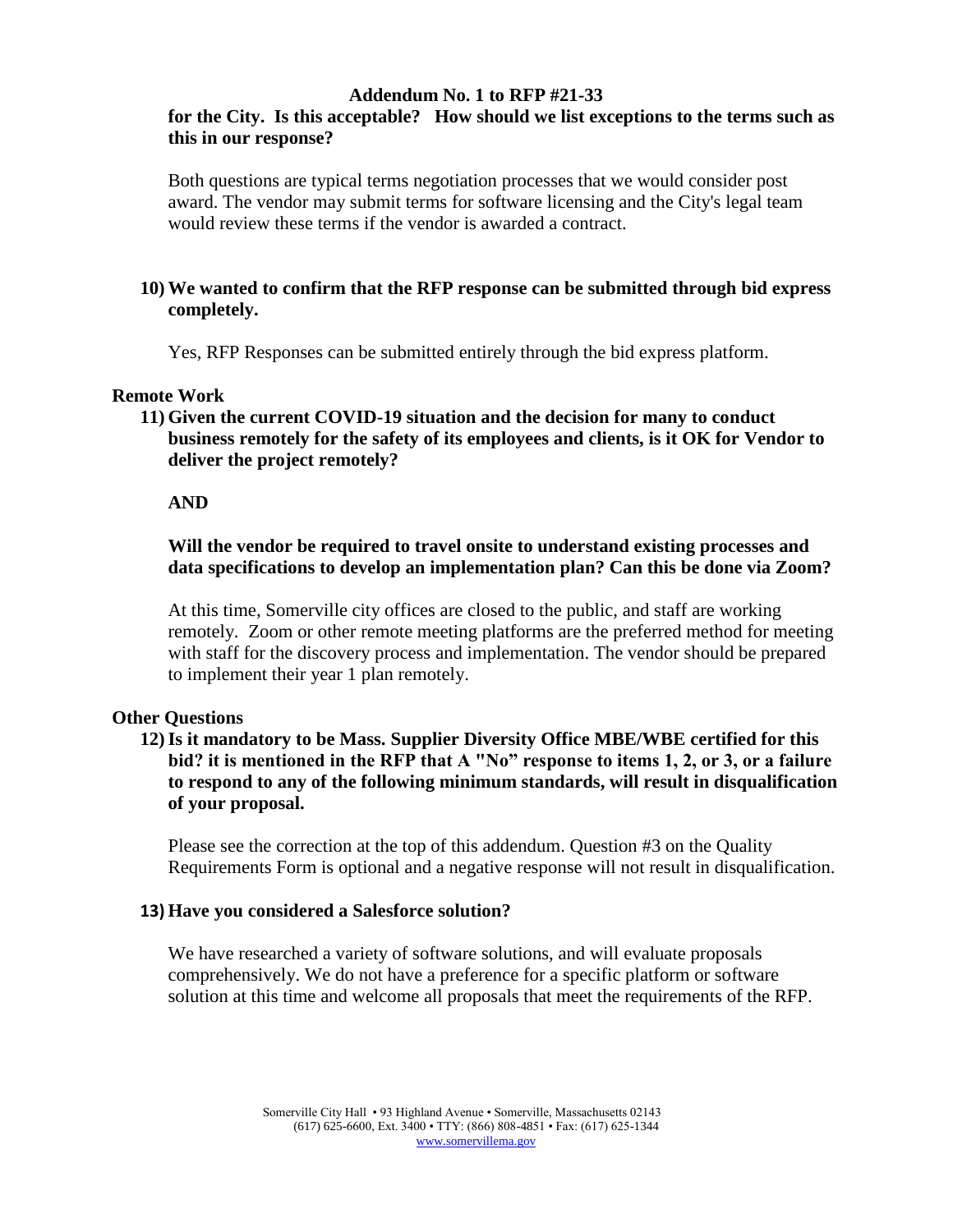#### **14) Do you have a current Salesforce partner? If so, are they being considered for these services?**

No, we do not have a current Salesforce partner.

# **15) Are you flexible with your implementation schedule for Phase 1 and 2? Are you expecting requirements and discovery to be included with the Phase 1 timeline or separate?**

The implementation schedule for the three phases in the scope of work is an outline and may be adjusted based on the implementation plan. Phase 1 should include requirements and discovery. The vendor can provide more detail on their proposed implementation timeline in item #3 in the Scope of Work, Plan of Services and Project Management Approach.

# **16) Has Somerville assembled a project steering committee for decisions and to help guide the implementation? If so, please provide their roles at Somerville.**

The project lead for this project is an analyst in the SomerStat department. In addition, there will be at least 1 representative from each user department (Health and Human Services, Office of Housing Stability, and Office of Immigrant Affair) and 1 representative from the city IT department that will be involved in project planning and implementation.

# **17) Please describe your ability and preference to manage the future state solution internally?**

Future management depends on the platform and the technical requirements for managing the solution. We anticipate the City will have some internal staff capacity for basic platform management (e.g. account provisioning, creating reports) but would not have the capacity for more substantive product management.

# **18) Please describe your preferred project management approach (e.g., waterfall, agile, hybrid, etc.)**

The city does not have a preferred project management approach, and is open to adopting the approach preferred by the vendor for implementation.

#### **19) What do you value most in a partnership?**

- Open communication
- Clear expectations and accountability
- Technical expertise and the ability to communicate with non-technical users